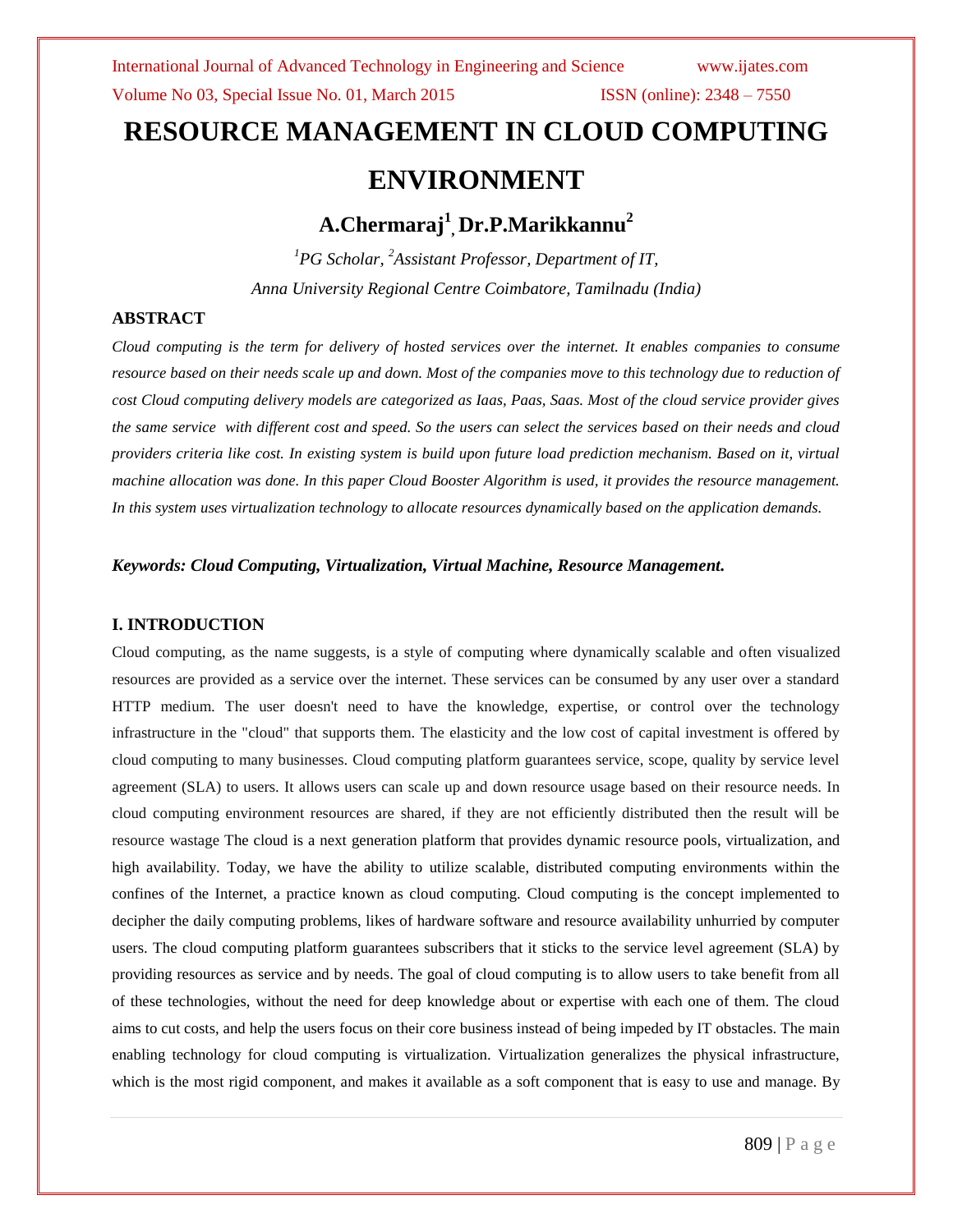### Volume No 03, Special Issue No. 01, March 2015 **ISSN** (online): 2348 – 7550

doing so, virtualization provides the agility required to speed up IT operations, and reduces cost by increasing infrastructure utilization. On the other hand, autonomic computing automates the process through which the user can provision resources on-demand. By minimizing user involvement, automation speeds up the process and reduces the possibility of human errors.

Modern computers are sufficiently powerful to use virtualization to present the illusion of many smaller virtual machines (VMs), each running a separate operating system instance. This has led to a resurgence of interest in VM technology. "Virtualization, in computing, is the creation of a virtual (rather than actual) version of something, such as a hardware platform, operating system, a storage device or network resources" classification system.

Cloud can exist without Virtualization, although it will be difficult and inefficient. Cloud makes notion of "Pay for what you use", "infinite availability- use as much you want". These notions are practical only if we have.

- Lot of Flexibility
- Efficiency in the back-end.

This efficiency is readily available in Virtualized Environments and Machines. On a cloud computing platform, dynamic resources can be effectively managed using virtualization technology. Amazon EC2 provides virtualized server instances. Whereas some resources like CPU, memory, and instance storage are dedicated to a particular instance, other resources such as the network and the disk subsystem are shared among instances. If each instance on a physical host tries to use as much of one of these shared resources as possible, each receives an equal share of that resource. However, when a resource is under-utilized, you are often able to consume a higher share of that resource while it is available. The subscribers with more demanding SLA can be guaranteed by accommodating all the required services within a virtual machine image and then mapping it on a physical server. This helps to solve problem of heterogeneity of resources and platform irrelevance. Load balancing of the entire system can be handled dynamically by using virtualization technology where it becomes possible to remap virtual machines (VMs) and physical resources according to the change in load. Due to these advantages, virtualization technology is being comprehensively implemented in cloud computing. However, in order to achieve the best performance, the virtual machines have to fully utilize its services and resources by adapting to the cloud computing environment dynamically. The load balancing and proper allocation of resources must be guaranteed in order to improve resource utility. Thus, the important objectives of this research are to determine how to improve resource utility, how to schedule the resources and how to achieve effective load balance in a cloud computing environment. Virtualization technology allows sharing of servers and storage devices and increased utilization. Applications can be easily migrated from one physical server to another.

### **II. RELATED WORKS**

In this section, I present a general review of project work on resource allocation and management on the cloud computing environment with respective algorithm. This paper completely deals with virtualization [1]. The key concept of cloud based solution is virtualization. The active resource allocation is performed by the virtual machine with the aid of virtual machine related features like flexible resource provisioning.In this report, we introduce a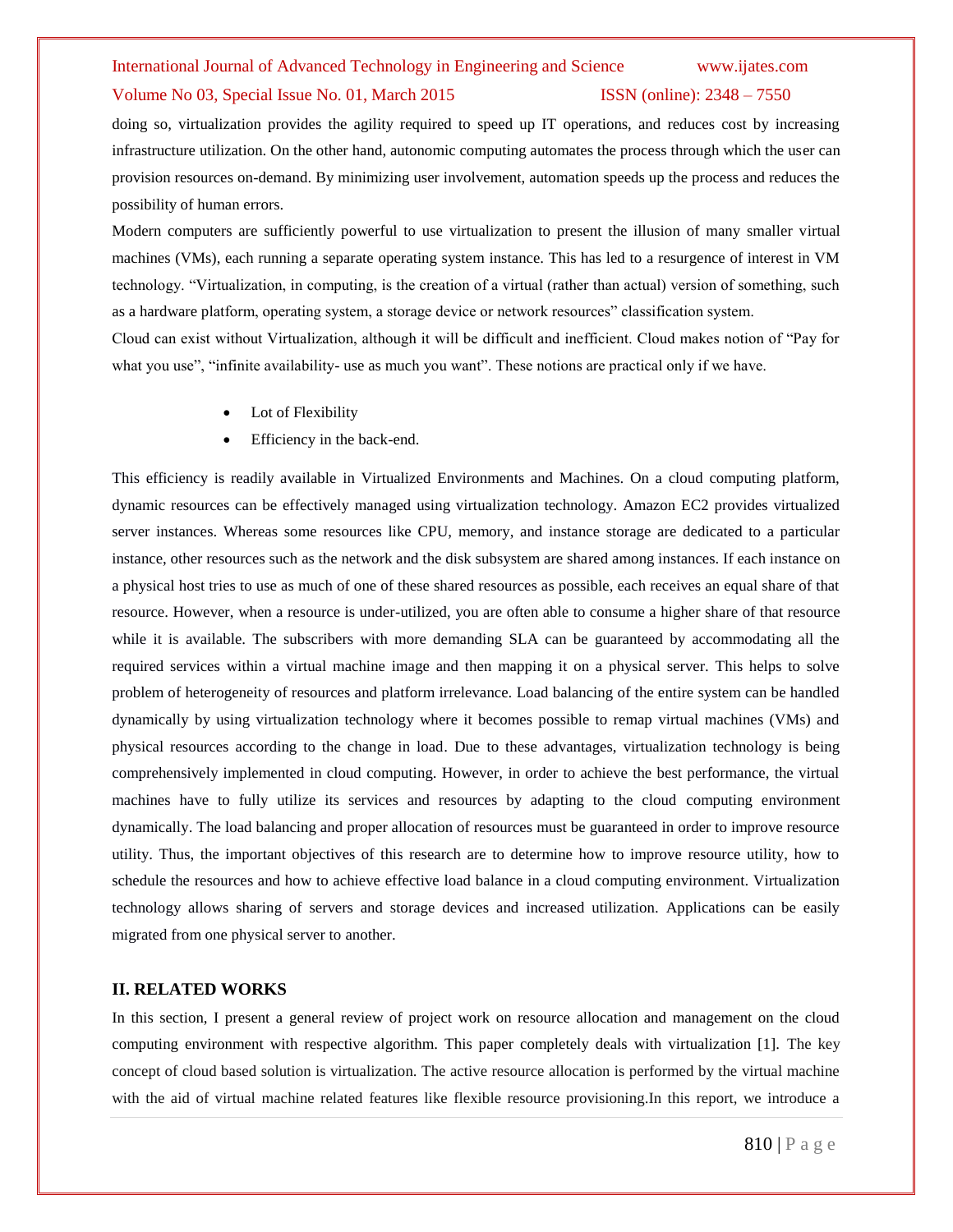### Volume No 03, Special Issue No. 01, March 2015 **ISSN** (online): 2348 – 7550

scheme that uses virtualization technology to allocate data center resources dynamically based on application needs and support green computing by optimizing the number of servers in use. We present the concept of "skewness" to measure the variability in the multidimensional resource utilization of a host. By minimizing skewness, we can mix different types of workloads nicely and better the overall utilization of host resources. In this paper, VM resource scheduling only considers the future resource need and ignores the current allocation & performance of the nodes. Grounded on this factor VM resource allocation is performed. During this allocation some nodes get more than it deserves and some other not get. During VM migration, there is no suitable criteria for unique identification and location of the VM, that means which VM is migrated and where to be migrated. The total migration cost becomes a problem when all the VM resources are migrated.

This report offers a parallel data processing framework exploiting dynamic resource allocation in Infrastructure-asa-Service (Iaas) clouds [2]. This scheme fits well in a cloud for efficiently parallelizing incoming set of projects using large data. In this, a job initiates one virtual machine (VM) and on the go, based on this and complexity of subtasks, further VMs are allocated and de-allocated. It shows the architecture of this fabric. In parliamentary law to perform scheduling of tasks to VMs in a cost-effective way, they used a load balancing algorithm named Join-Idle-Queue algorithm. It brings in an idle queue between the Job Manager and the Task manager (VM). Whenever a VM becomes idle, it joins the queue. When a job approaches the Job manager, it fetches the first VM in the queue and allocates the task to it. This algorithm divides avoids the Job manager from inquiring every VM for its availability. Hence this method reduces communication overhead and thereby improves throughput of the information processing system. It comes after a centralized architecture and also ensures automatic adaptation to under and over-use of resources. Only this arrangement does not consider the heterogeneity aspects of resources in the swarm.

This report addresses a novel access for dynamic resource management in clouds [3]. Virtualization is a central concept in enabling the "computing-as-a-service" vision of cloud-based resolutions. Virtual machine related features such as flexible resource provisioning, and isolation and migration of machine state have improved efficiency of resource use and dynamic resource provisioning capabilities. Live virtual machine migration transfers "state" of a virtual car from one physical machine to another, and can mitigate overload conditions and enables uninterrupted maintenance activities. The focal point of this article is to give the details of virtual machine migration techniques and their usage toward dynamic resource management in virtualized environments. The migrations in a data center can be triggered periodically. For example, data centers in one part of the world may be heavily used in daytime (9 a.m. to 9 p.m.), whereas they may be under load during the night. Such "time of day" based migration of VMs ensures that VMs are "near" clients, and the communication delays and operating costs are minimized. Migrations can also be executed periodically to consolidate the reduced loads.

Virtual machines change their resource requirements dynamically. This dynamism leads to asymmetries in the resource usage levels of different PMs. Some PMs can get heavily loaded while others may be lightly loaded. In a data center, resource utilization levels of PMs are monitored continuously. If there is large discrepancy in the utilization levels of different PMs, load balancing is triggered. Load balancing involves migration of VMs from highly loaded PMs to low loaded ones. An overloaded PM is undesirable as it causes delays in service of user requests. Likewise, the PMs that are lightly loaded cause inefficient resource usage.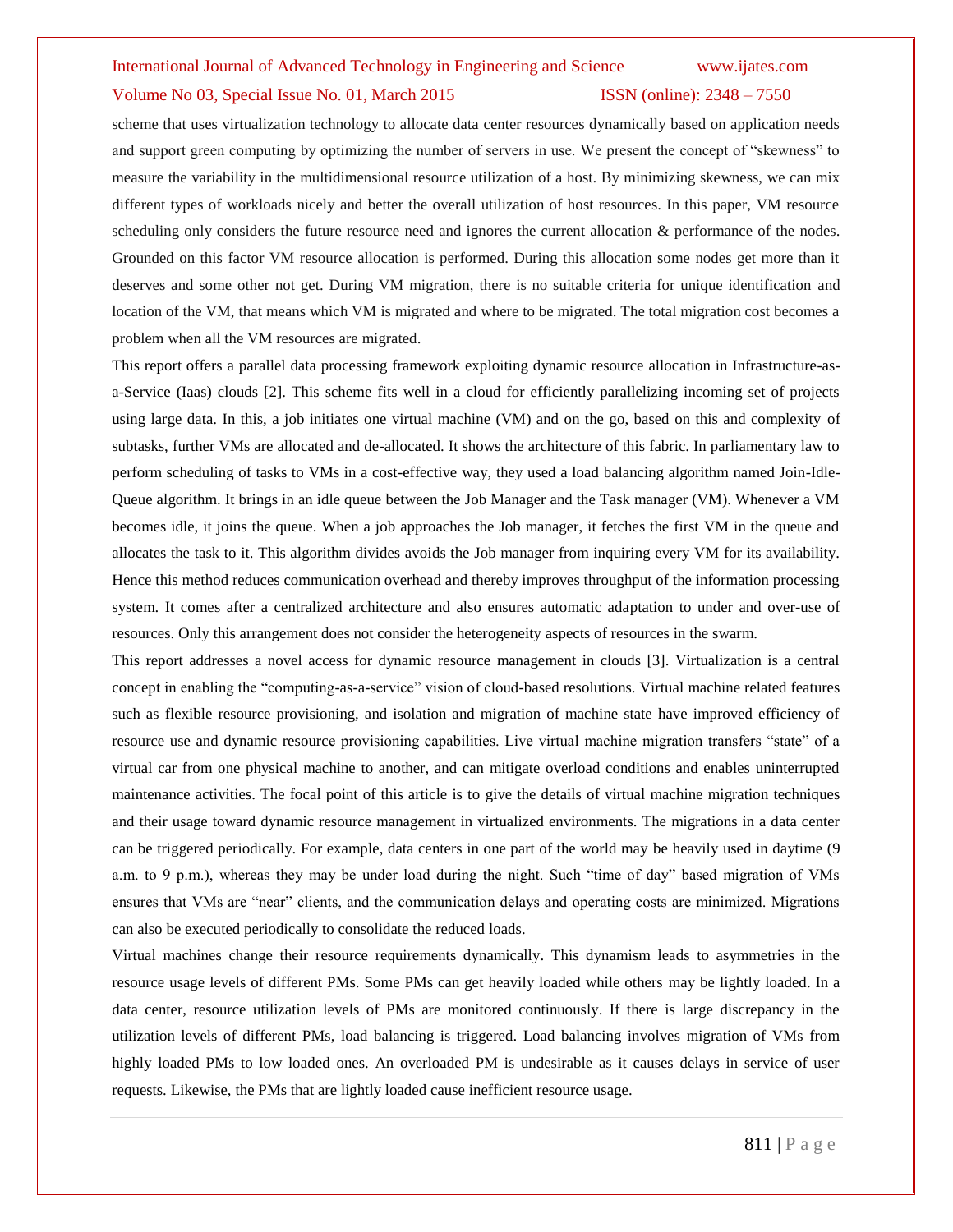### Volume No 03, Special Issue No. 01, March 2015 **ISSN** (online): 2348 – 7550

This report addresses the problem of resource management for large-scale cloud environments that hosted sites by contributing a key element called Gossip protocol [4]. Generally large-scale cloud environment includes the physical base and associated control functionality that enables the provisioning and management of cloud services. In addressing the problem of resource management, specific use case of a cloud service provider which hosts sites in a cloud environment is deployed. The cloud infrastructure includes many computational resources and storage resources in the machines within the swarm. The cloud service provider controls the cloud infrastructure which host sites in the cloud in the platform as a service concept. The required services will be offered by the site owners through the websites hosted on the swarm. The services can be made available to the end users through internet using a cloud tenant with host virtual machines in the cloud. The key contribution of this paper is a generic gossip protocol, which executes in the middleware and performs the resource allocation in the large cloud environment and achieves the objective fairness, adaptability and scalability. It owns the structure of a troll-based broadcast algorithm. Two nodes exchange state information, process this information and update their local status during a round. This algorithm is also subjected to constraints that allocated CPU and memory resources cannot larger than available resources. Each machine interacts with others by maintaining an Overlay network. A node which initiates protocol is called active server and the node which communicates with an active node for load distribution is called passive server. Active server compares the load with the passive server and if its load is higher than that of passive load, then the particular site request is handled by passive server otherwise that request is handled by active server itself.

This paper proposes to provide better and efficient VM scheduling for Cloud Data Centers with Minimum energy and VM migration [5]. This report is a contribution to the diminution of such excessive energy consumption using energy aware allocation. Our study offers an exact energy aware allocation algorithm. Modeling of energy aware allocation and consolidation to minimize overall energy consumption leads us to the compounding of an optimal allocation algorithm with a consolidation algorithm relying on migration of VMs at service departures. This paper aimed to achieve energy efficient VM placement consists of two steps. 1. Screening out the requested VMs in decreasing order of power use of goods and services. This builds somehow an ordered stack that is used in the second step for packing VMs in available servers. 2. The sorted VMs are handled starting from the top of the stack and attempting to place the most power consuming VMs on the server with the smallest remaining power consumption budget until a VM down the stack fits in this target server. The process repeats or continues until all VMs in the stack are set and carried as much every bit possible in the most occupied servers. This will tend to free servers for sleep mode or switching off. Merely it is ineffective to oversee energy efficiency under high load.

This report presents a precise VM placement algorithm that ensures energy efficiency and also prevents Service Level Agreement (SLA) violation [6]. The basic principle of VM placement is to allocate as many VMs on a physical server as possible, while satisfying various constraints specified as percentage of the scheme demands. In this newspaper, we design and deploy a distributed decision support system, which is deployed as a cloud-based solution. The road system is a cloud-based solution. Resource usage information from each VM and host is logged to a centralized cloud location. The information aggregation process can be performed by a hypervisor or third party software. Data analytic servers that employ the R framework as an engineer are pre-packaged Linux images that can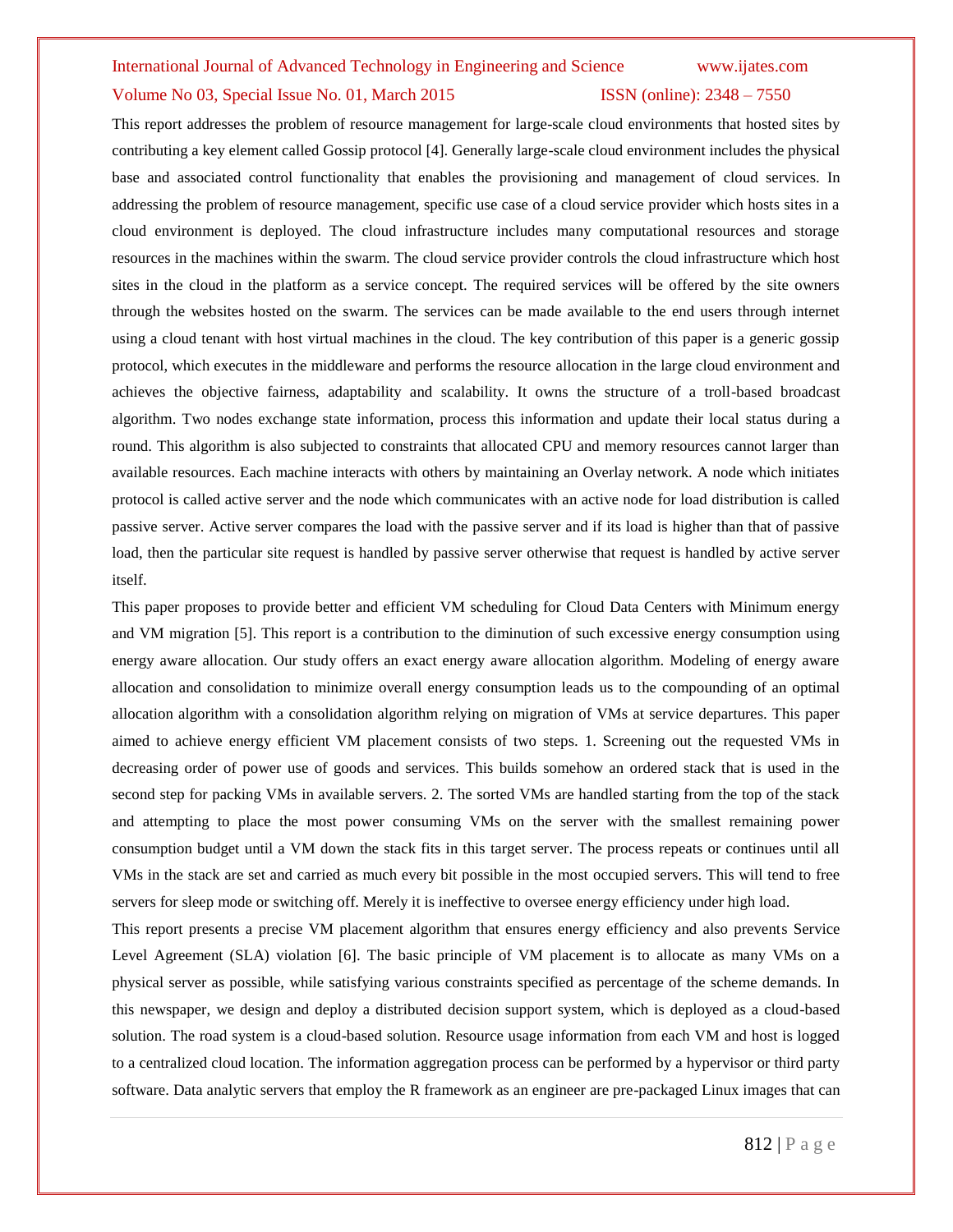### Volume No 03, Special Issue No. 01, March 2015 **ISSN** (online): 2348 – 7550

run on VMs. The number of data analytic servers can be scaled up on demand since its cloud-based. A group of host machines is controlled by a Controller. The Controller has three duties. Firstly, it segments historical data to a specified distance for each VM or host; this segmented data will be utilized for building forecast models. Secondly, the Controller passes the address of data and the specific modeling algorithm to the roads. But in this scheme, there is no load balancing scheme.

In this report, we studied the problem of active resource allocation and power management in virtualized data centers [7]. Prior study in this area uses prediction based approaches for resource provisioning. In this study, we have utilized an alternate approach that makes usage of the queuing information available in the system to make online control decisions. This approach is adaptable to unpredictable changes in workload and does not require estimation and prediction of its statistics. We have been using the recently developed technique of Lyapunov Optimization to design an online admission control, routing, and resource allocation algorithm for a virtualized data center. This algorithm maximizes a joint service program of the average application throughput and energy costs of the information center.

# **III. SYSTEM ARCHITECTURE**



## **Fig No 3.1: System Architecture**

Fig no3.1.shows the architecture of the systemCloud is a model for enabling convenient; on demand network access to shared pool of configurable computing resources. It allows business clients to scale upwards and down their resource use based on demands. The objective of this project is to create and implement Cloud booster algorithms for VM allocation which reduce hot spot nodes in the cloud and to design and implement the managing of the overloading process to Migrate VM from overloaded PM to overcome overloading.

- Cloud Node (Requestor) gets the job request from user to cloud controller.
- The cloud booster algorithm will calculate current allocation  $\&$  Node capabilities.
- Future predictor will predict the future, loads based on the allocation details from the job allocator.
- Job allocator allocates the jobs based on the allocation sequence from the cloud buster.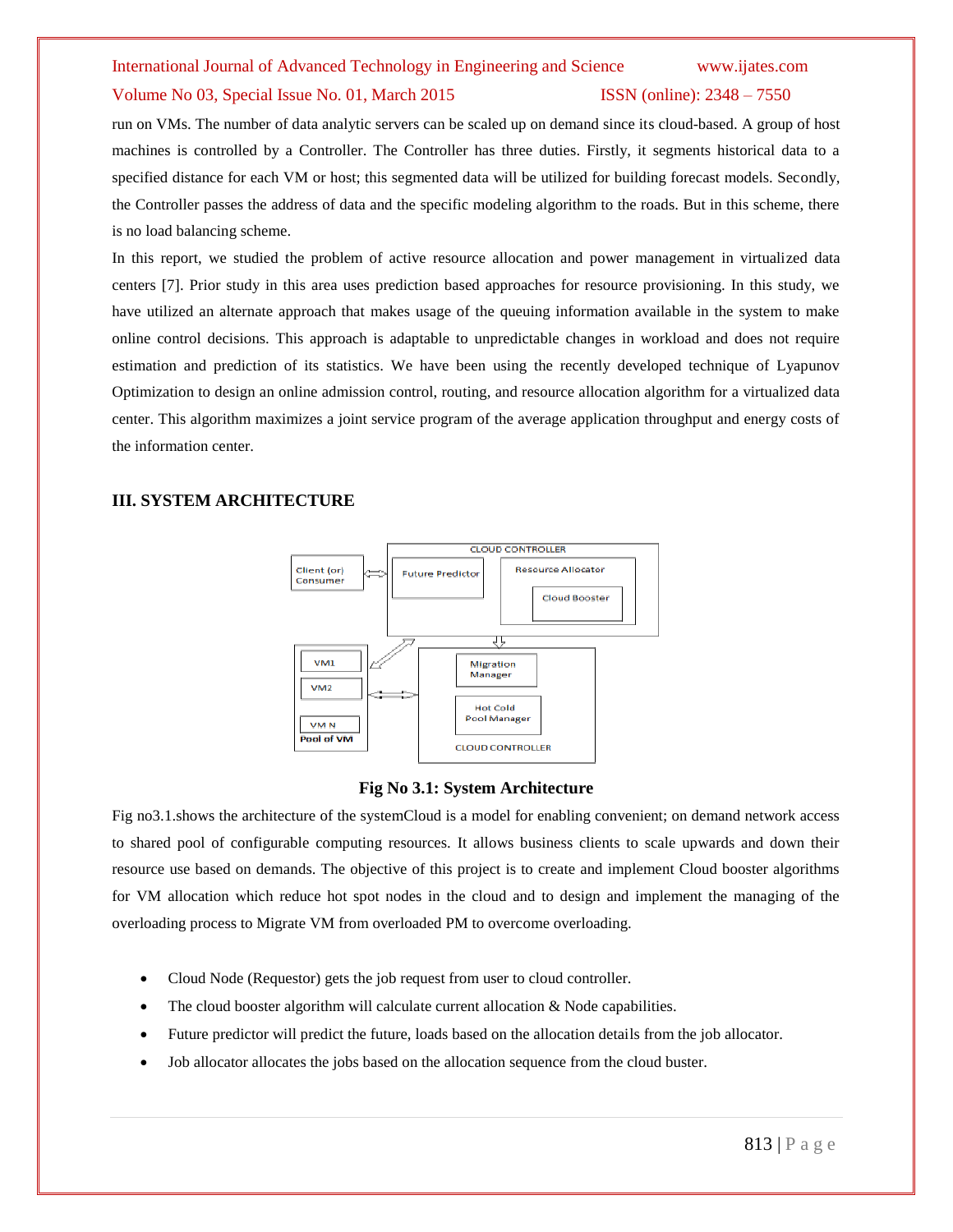Volume No 03, Special Issue No. 01, March 2015 ISSN (online): 2348 – 7550

- Hot cold pool manager gets the allocation details from the job allocator, and discoveries which all nodes are in hot and cold threshold.
- Based on the node load details of the Hot cold pool manager, the Migration manager overload detector will finds the victim job and remote node, where it can be able to migrate the victim job.
- PMs give the results back to user through the cloud controller.

# **IV. ALGORITHM**

# **4.1Cloud Booster Algorithm**

# **Resource Weight Calculation**

- Collect resource information from various parallel nodes
- Calculate weight for each resource separately.
- Take the sum of all the resource's weights to determine the weight of a node.

# **Resource information**

Here CPU Utilization and Memory usage are negative factors and the Available CPU and Memory are the positive elements. The CPU has greater impact on the performance of a machine comparing in memory or other factors. So it has a maximum weight constant. Weight for the above machine configuration is computed as follows:

# *Memory Utilization = (Total Memory – Used Memory) / Total Memory*

*CPU Utilization = Total CPU Usage of Processes / No. of Processes Available CPU = Clock Speed \* (1 – CPU Utilization)* **37** 

| Resource            | Value     | Weight   | Weight<br>οf              |
|---------------------|-----------|----------|---------------------------|
|                     | (Example) | constant | Each resource             |
| <b>CPU</b>          | 2000      | 0.2      | $W_{cpu} =$               |
| Speed(MHZ)          |           |          | $2000*0.2=400$            |
| Cache               | 2500      | 0.2      | $W_{\text{cache}} = 500$  |
| memory(kb)          |           |          |                           |
| Main                | 1000000   | 0.15     | $W_{\text{ram}} = 150000$ |
| memory(kb)          |           |          |                           |
| <b>CPU</b><br>Usage | 20%       | 0.2      | $W_{cpu}$                 |
| (% )                |           |          | $_{\rm usage} = 0.04$     |
| Memory              | 750000    | 0.15     | $W_{\text{mem}} = 112500$ |
| usage (kb)          |           |          |                           |

**Table No 4.1: Resource Table**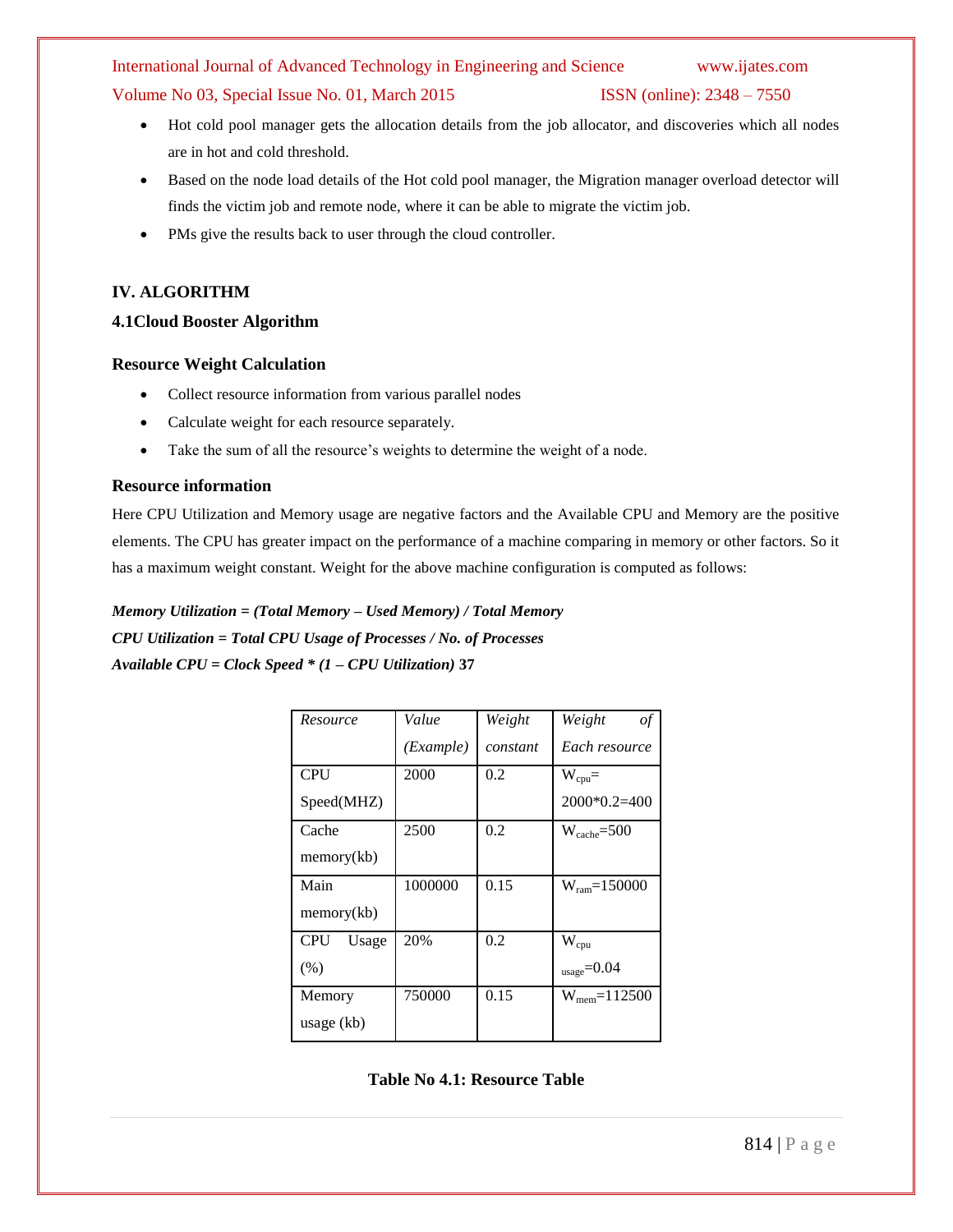## Volume No 03, Special Issue No. 01, March 2015 **ISSN** (online): 2348 – 7550

## *Available Memory = Main memory \* (1 – Memory Utilization)*

For converting each parameter into same scale between 0 and 1, divide each value with the maximum value. Then weight for each resource is separately determined.

*CPU Weight (WCPU) = Available CPU \* Weight constant for CPU Memory Weight (WMem) = Available Memory \* Weight constant for Memory. Weight for current load (WLoad) = Current load \* Weight constant for load Weight of Machine = WCPU + WMem – WLoad*

In Load distribution phase selects the best parallel machine for job allocation. Here job Size is considered as load. Before job allocation, see the job percentage required by each machine. This is calculated by using the formula.

# *Required job percentage for a machine say X,*  $PX = Wx / \Sigma WI$ *, here*  $\Sigma WI$  *is the total weight of all the nodes.*

After estimating Job volume for each machine PXsed on theWI node weiWItagethe total weightecution of task is started in parallel processing system and output is generated.

# **Weight of Each node =**  $W_{\text{cpu}} + W_{\text{cache}} + W_{\text{ram}}$  **<b>W**<sub>cpu usage</sub>  $\cdot W_{\text{mem}}$

- **b) Resource Allocation**
- Represent all parallel nodes as a Connected Graph.
- Calculate mean deviation for each node in the path by taking the difference between current Job Weight and the weight of the node.
- Repeat this process for all nodes in the set.

# **4.2 Load Balancing Algorithm**

This Algorithm mainly focused on dynamic load balancing or management. This dynamic load balancing algorithm based upon virtual machine migration in cloud computing environment. It proposes triggering strategy that was based on fractal method. It provide better performance, better resource usage and more balanced. The triggering strategy was based on the specific threshold that resulted into instantaneous peak load triggered then the virtual machine was migrated in the cloud computing environment. Here the migration decision was made on the basis of the history of the load indicators load information to get n load value. When k load values can be exceed the specified certain value, migration was triggered. Thus this strategy avoids the problem of instantaneous peak load triggering once the virtual machine is migrated.

CPU load indicator is measured as

$$
\begin{array}{c}\n\mathbf{n} \\
\mathbf{C}PU=\sum Ak/n \\
\mathbf{K}=\mathbf{I}\n\end{array}
$$

Here n is the number of nodes, CPU utilization represented as Ak.

• Memory load indicator represented as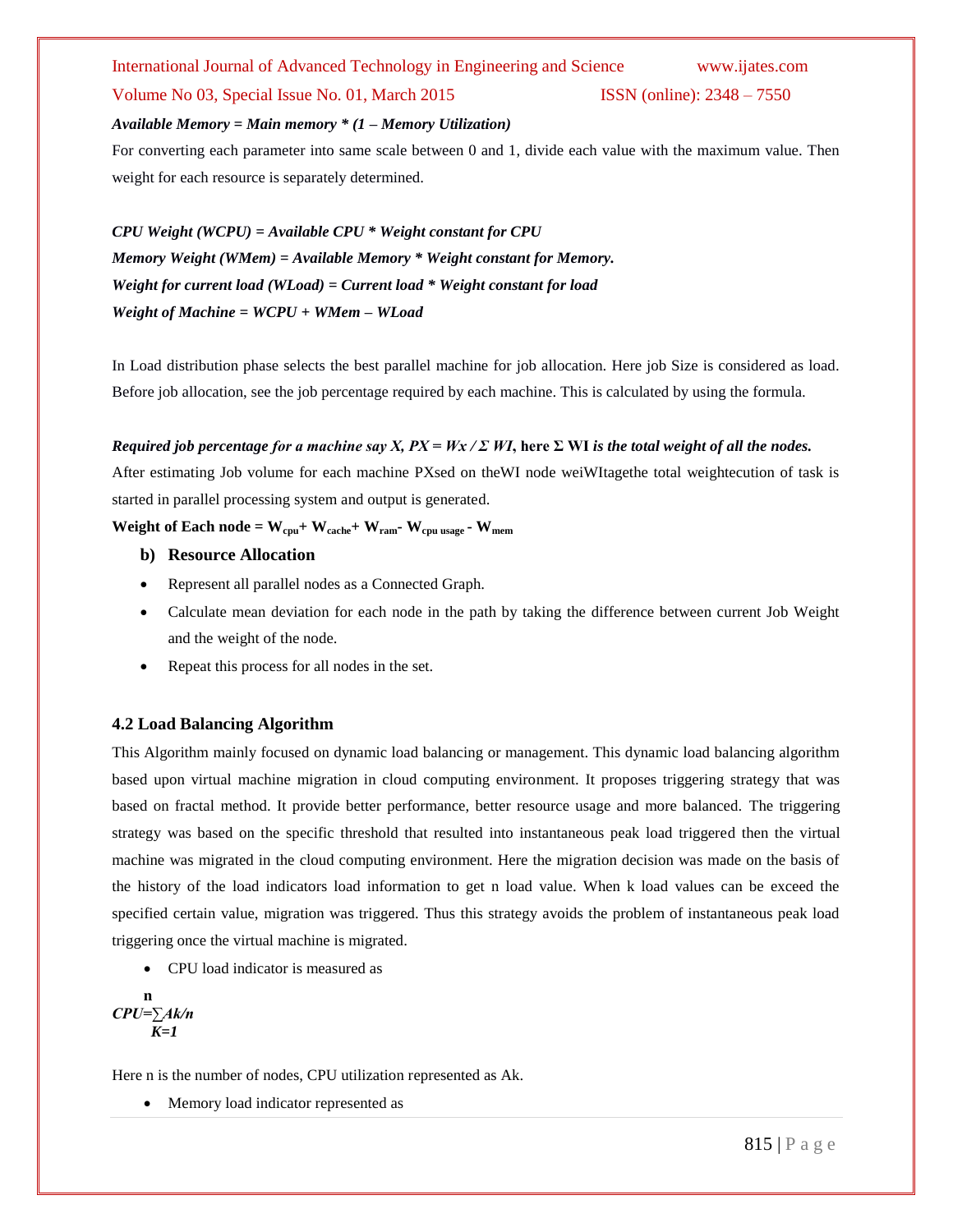**n** *Memory=∑(Memuse+MemSwap)/Tmem K=1*

Here memory load consists of memory usage and the swapped memory. Total memory is Tmem.

Bandwidth load indicator represented as

$$
A
$$
  
Band=\n
$$
\sum_{K=1}^{n}B
$$
  
BandK/TB and

# **V. CONCLUSION**

Cloud is a model for enabling convenient, on demand network access to a shared pool of configurable computing resources. It allows business clients to scale upwards and down their resource use based on demands. Different organization provides the same service with different service charges and waiting time. Then clients can select services from these cloud providers according to their criteria like price and waiting time.

We have submitted the conception, execution, and evaluation of an efficient resource management scheme for cloud computing services. I use Cloud Booster Algorithm for determining the node's capabilities, Resource allocation and Load Balancing Algorithm for VM migration. My algorithm achieves both overload avoidance and energy saving for systems with multi-resource constraints. In a future enhancement will propose a new algorithm for resource scheduling and comparative with existing algorithms for reducing the number of migrations.

# **REFERENCES**

- **[1].** Zhen Xiao, Senior Member, IEEE, Weijia Song, and Qi Chen "Dynamic Resource Allocation Using Virtual Machines for Cloud Computing Environment" IEEE - 2013.
- **[2]**. A Ajitha, D Ramesh, member ELSEVIER, "Improved Task Graph-Based Parallel Data Processing for Dynamic Resource Allocation in Cloud" in 2012.
- **[3]**. AnirudhaSahoo, Mayank Mishra, AnweshaDasandPurushottamKulkarni "Dynamic Resource Management Using Virtual Machine Migrations", IEEE- 2012.
- **[4]**. A.Padmashree, M.Sasitharagai1, T.Dhanalakshmi&S.Gowri, ISSN proposed "Dynamic Resource Management in Large Cloud Environments using Distributed Gossip Protocol" in 2012.
- **[5]**. ChaimaGhribi, Makhlouf and DjamalZeghlache, "Energy Efficient VM Scheduling for Cloud Data Centers: Exact allocation and migration algorithms" IEEE-2013.
- **[6]**. Dapeng Dong and John Herbert, "Energy Efficient VM Placement Supported by Data Analytic Service", IEEE/ACM International Symposium-2013
- **[7]**. Rahul Urgaonkar, Ulas C. Kozat, Ken Igarashi, Michael J. Neely "Dynamic Resource Allocation and Power Management in Virtualized Data Centers"